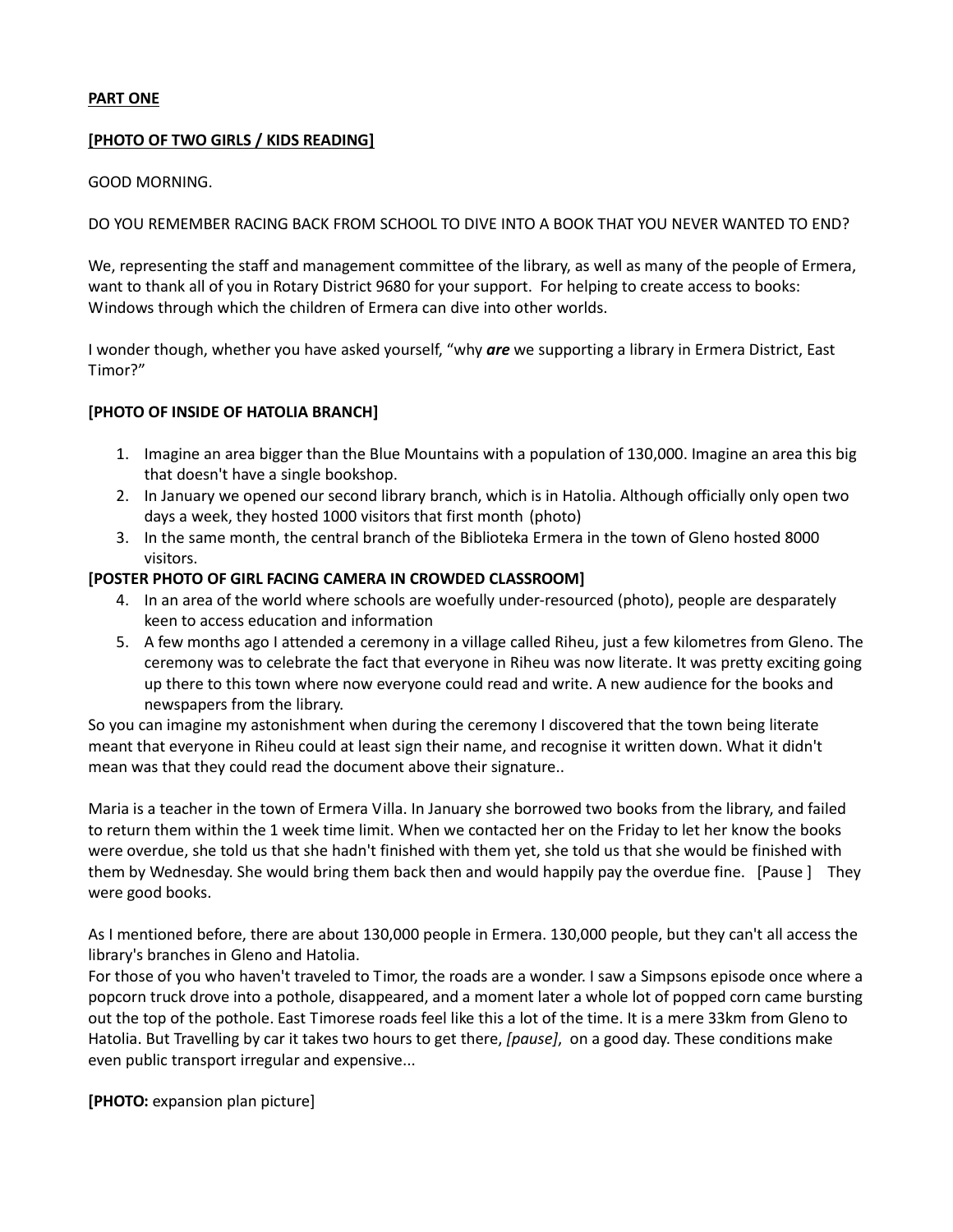For this reason, Biblioteka Ermera will be opening another four branches, over the next three years. . You can see the Gleno branch and the Hatolia branch highlighted here in green, and the other four branches that we are yet to open, here in the towns of *[point]* Ermera Villa, Letefoho, Railako, and Atsabe highlighed in Red.

# **[PHOTO OF KIDS IN KIDS AREA]**

Now, I'd like to return to my earlier question; When you were a kid, how far would you have gone to dive back into that book?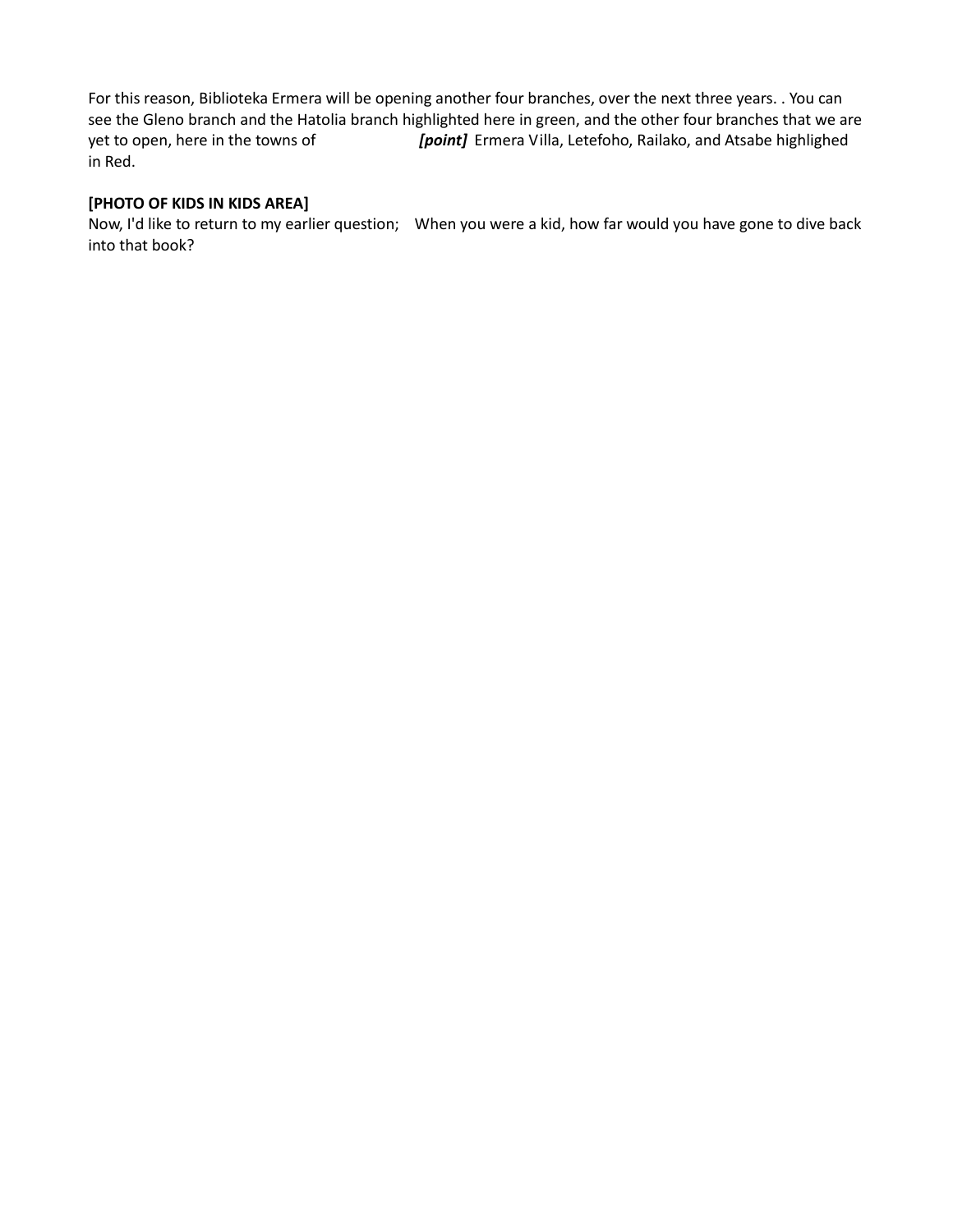# PART TWO

For those of you who heard Beth and I speak at the district assembly last year, you may remember us asking you to look at your neighbour and imagine that he or she was illiterate. An illustration to highlight the 50% literacy rate in East Timor.

I am standing up here in front of you today to talk about Going for Gold. Beth has told you why the library is important for the people of Ermera, and why it is worthwhile for Rotary to support it. But Going for Gold to me suggests the future, Going for Gold to me, suggests to me that we need to talk about partnerships.

## PAUSE

For me personally, Gold would be East Timorese kids growing up with access to the same life opportunities as kids from Rotary District 9680.

The same opportunities to study,

The same opportunities to travel, as kids from District 9680

The same work opportunites, as your children.

#### PAUSE

That is a digression though, somewhat beyond the scope of what the Biblioteka Ermera was set up to achieve. Our goal, raising literacy levels in Ermera, is a step along this path though. And I'd like to thank all of you who have supported the library in Ermera up until now.

## **[PHOTO OF HATOLIA BUILDING AWAITING RENOVATION]**

The local government does not have its own budget, but like you, has been very supportive of the library. When we were considering where the second branch would be, the administrator from Hatolia lobbied my boss, the Chair of the Library, quite heavily. As well as making multiple requests for the library to open its next branch in Hatolia, he demonstrated active support by organising both temporary premises and offering a building for the library to renovate as a permanent location.

Libraries here in Australia, are run and paid for by government. Shouldn't the Timorese Government be paying for the library in Ermera?

The short answer to this is yes.

And, *The library's sustainability plan, the plan to keep library services operating into the future,* is to become funded by the national government. Transition to government ownership though is a bit like Pantene. It won't happen overnight...

#### LONGISH PAUSE

The Ministry of Education has shown interest in this idea. So far:

## **[PHOTO OF GLENO BRANCH]**

- $\uparrow$  They provided a block of land in the centre of Gleno for the library to be built on.
- A Recently they organised and paid for the coordinator of the library [see photo] to attend two weeks training in indonesia with staff from the East Timor National Library.